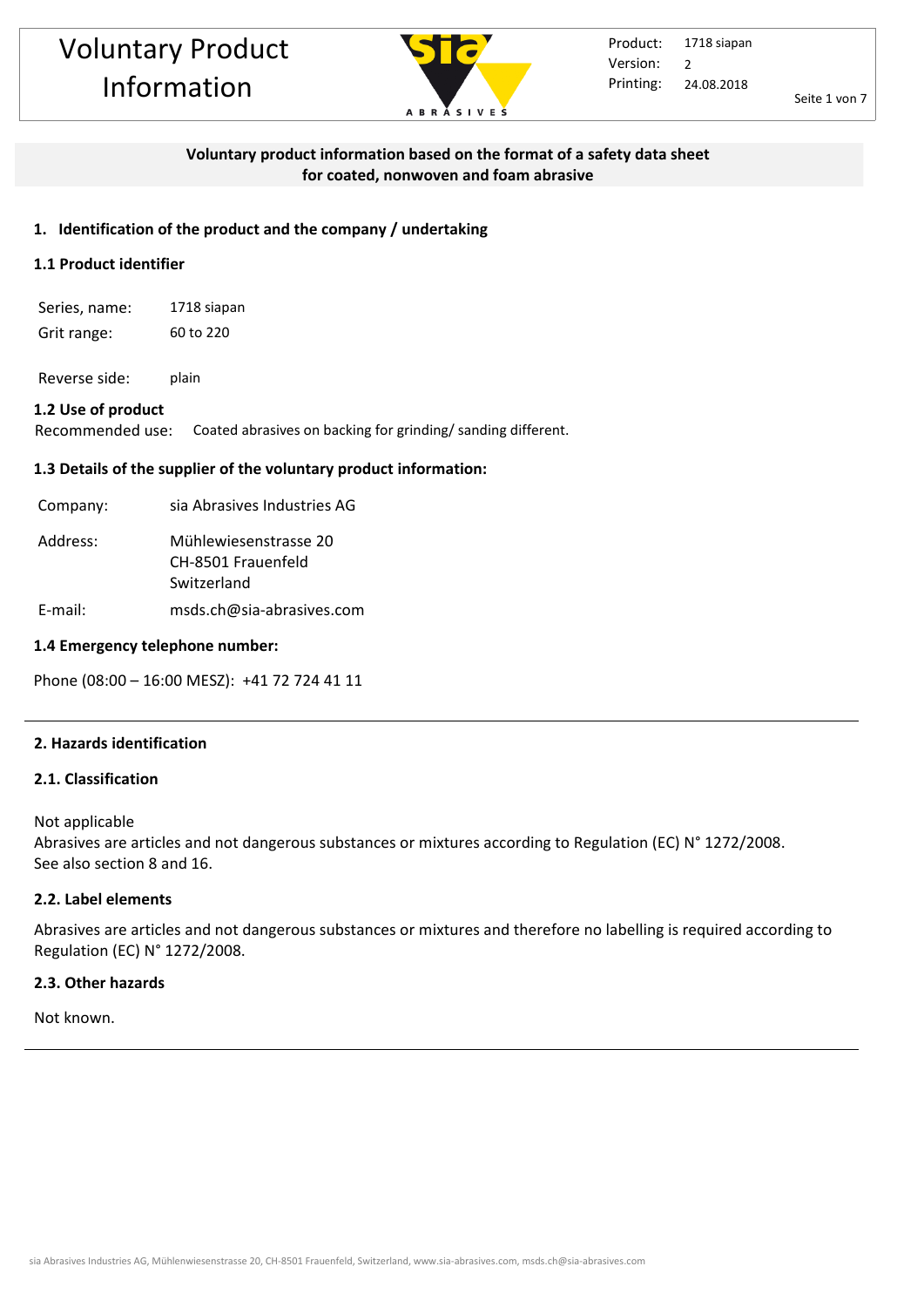

#### **3. Composition/information on ingredients**

The product contains the following ingredients which are classified according to Regulation (EC) Nr. 1272/2008 or for which a community occupational exposure limit value exists:

| Substance | $EC-N^{\circ}$<br>(if available) | $CAS-N^{\circ}$ | $ REACH Reg. N^{\circ} $ Conc. $(\%)$<br>$\left  \right $ (if available) $\left  \right $ (if available) | Classification acc. to Regulation (EC) N°<br>1272/2008 |                          |
|-----------|----------------------------------|-----------------|----------------------------------------------------------------------------------------------------------|--------------------------------------------------------|--------------------------|
|           |                                  |                 |                                                                                                          | Hazard classes /<br>hazard categories                  | <b>Hazard statements</b> |

Nothing to declare

(for full text of H-phrases see section 16)

**Remark** No PDMS (silicone-oils) present in this product

#### **4. First aid measures**

See also section 8 and 16

#### **4.1. Description of first aid measures**

Inhalation

Not possible, due to the form of the product. If dust is inhaled, move person to fresh air. If breathing is difficult, have qualified personnel administer oxygen. Seek medical attention if irritation or other symptoms persist.

#### Eye contact

Remove contact lenses if present and easy to do so. Flush eyes thoroughly with large amounts of water, holding eyelids open. If irritation persists, seek medical attention.

#### Skin contact

Ingestion Wash skin with soap and water. If irritation or other symptoms develop, seek medical attention. sist.

Not likely, due to the form of the product. In the event of, do not induce vomiting. Rinse mouth with water. Seek medical attention if a large amount is swallowed or if you feel unwell..

#### **4.2. Most important symptoms and effects, both acute and delayed**

Not known, but dust may cause eye and respiratory irritation. Prolonged inhalation of high concentration of dust may cause adverse effects on the lungs.

#### **4.3. Indication of any immediate medical attention and special treatment needed**

Not relevant. Treat symptomatically.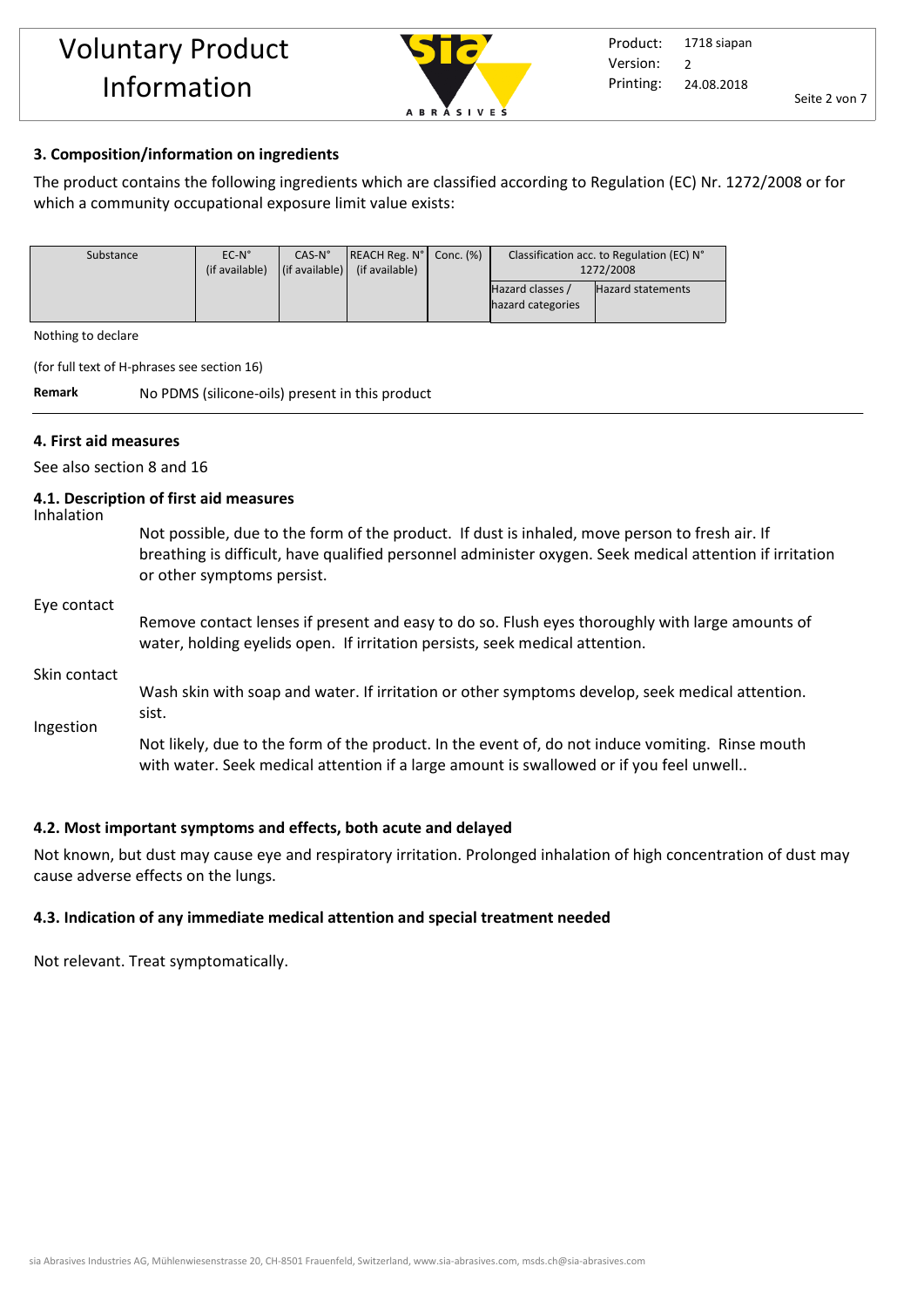

## **5. Fire fighting measures**

## **5.1. Extinguishing media:**

Extinguishing media: water, foam, sand, powder or C02 as appropriate for surrounding materials.

# **5.2. Special hazards arising from the product**

Toxic fumes may occur. Use respiratory protective equipment.

# **5.3. Special protective equipment and precautions for fire-fighters**

Extinguishing materials should be selected according to the surrounding area.

# **6. Accidental release measures**

Not applicable.

# **7. Handling and storage**

Follow instructions of grinding machine manufacturers and the relevant national regulations. In addition, observe the safety recommendations of the manufacturer.

# **8. Exposure controls/personal protection**

# **8.1. Control parameters**

Before grinding it is recommended to perform a risk assessment and to use personal protection equipment accordingly.

Occupational exposure limit values and/or biological limit values.

Keep exposure to the following components under surveillance. (Observe also the regional official regulations

**Abbreviation:** e: inhalable / einatembar a: respirable / alveolengängig NA: not applicable / nicht zutreffend

#### **EUROPE:**

Longterm: The employee's average airborne exposure in any 8-hour work shift of a 42-hour work week which shall not be exceeded. Shortterm: Maximum exposure of four 15min periods per 8 hour shift, with at least 60 minutes between exposure periods

Note: Hazardous dust of the workpiece material may be generated during grinding and/or sanding operations. National regulations for dust exposure limit values have to be taken into consideration.

# **8.2. Exposure controls**

# **8.2.1. Individual protection measures**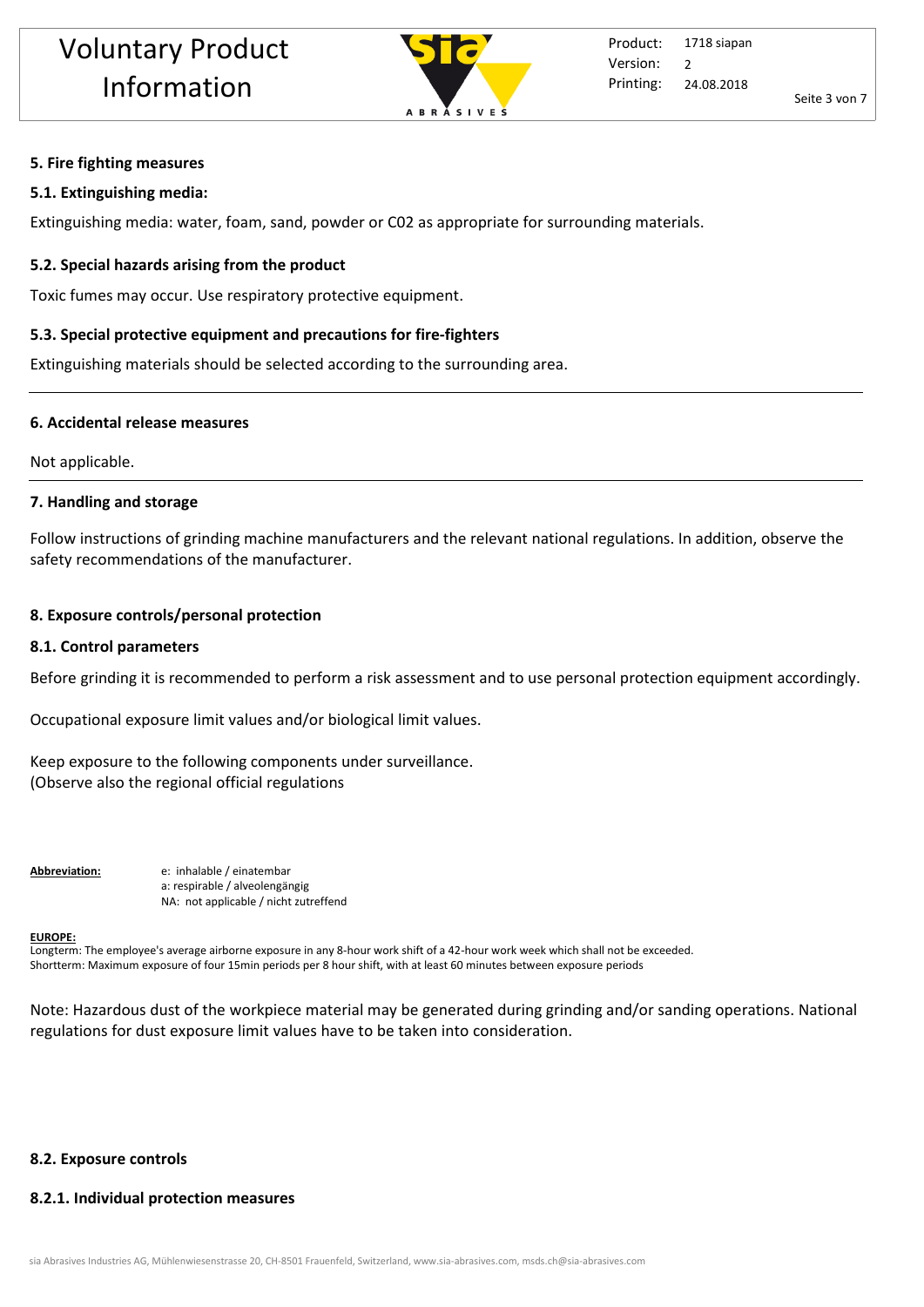

Product: Printing: 1718 siapan 24.08.2018 Version: 2

Seite 4 von 7

# **8.2.1.1. Respiratory protection**

Use respiratory protective equipment (type depends on specific application and material being ground)

# **8.2.1.2. Hand protection**

Wear protective gloves (type depends on specific application and material being ground)

# **8.2.1.3. Eye protection**

Wear protective goggles or face shield (type depends on specific application and material being ground)

# **8.2.1.4. Hearing protection**

Use hearing protection (type depends on specific application and material being groun)

# **8.2.1.5. Body protection**

Use protective clothing (type depends on specific application and material being ground)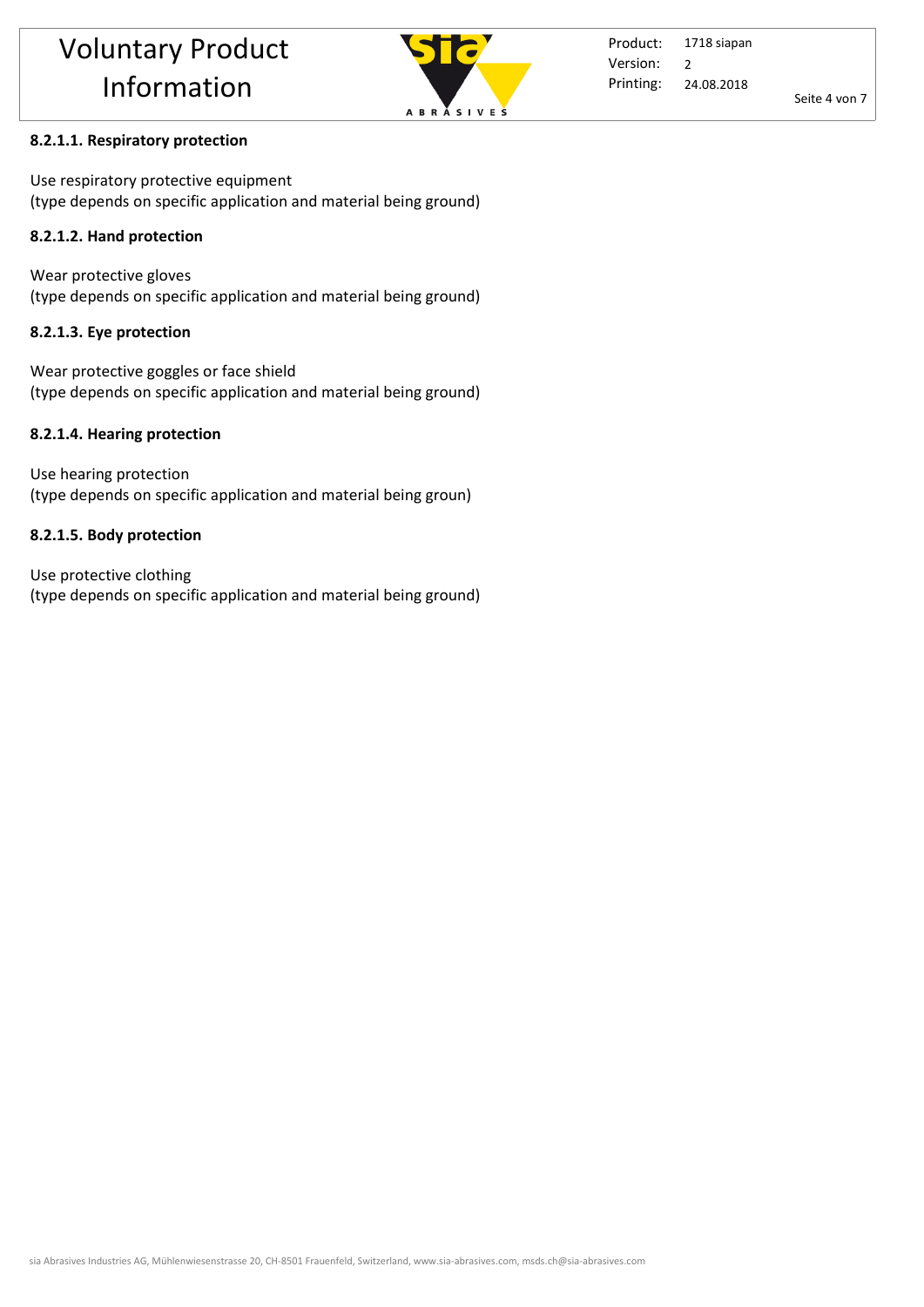

Product: Printing: 1718 siapan 24.08.2018 Version: 2

Seite 5 von 7

#### **9. Physical and chemical properties**

#### **9.1. Information on basic physical and chemical properties**

| <b>General Physical Form</b>             | Solid                   |
|------------------------------------------|-------------------------|
| Product Apperance                        | <b>Abrasive Product</b> |
| Grade                                    | $60 - 220$              |
| Color                                    | black                   |
| Odor                                     | No odor                 |
| Odor Threshold                           | Not applicable          |
| рH                                       | Not applicable          |
| Melting point                            | Not applicable          |
| Boiling point                            | Not applicable          |
| Flash point                              | Not applicable          |
| Evaporation rate                         | Not applicable          |
| Flammable Limits (LEL)                   | Not applicable          |
| Flammable Limits (UEL)                   | Not applicable          |
| Vapor density                            | Not applicable          |
| Specific gravity                         | Not applicable          |
| Solubility in Water                      | Not applicable          |
| Solubility non Water                     | Not applicable          |
| Partition coefficient: n-octanol / water | Not applicable          |
| Autoignition temperature                 | Not applicable          |
| Decomposition temperature                | Not applicable          |
| Viscosity                                | Not applicable          |

#### **9.2. Other information**

None

#### **10. Stability and reactivity**

#### **10.1. Reactivity**

Product is stable when handled or stored correctly

#### **10.2. Chemical stability**

No decomposition in normal use.

#### **10.3. Possibility of hazardous reactions**

No dangerous reactions known.

#### **10.4. Conditions to avoid**

Product is stable when handled or stored correctly. 

#### **10.5. Incompatible materials**

No dangerous reactions known.

#### **10.6. Hazardous decomposition products**

None known. At temperatures exceeding 250° C hazardous or toxic decomposition products may be generated – see section 5.2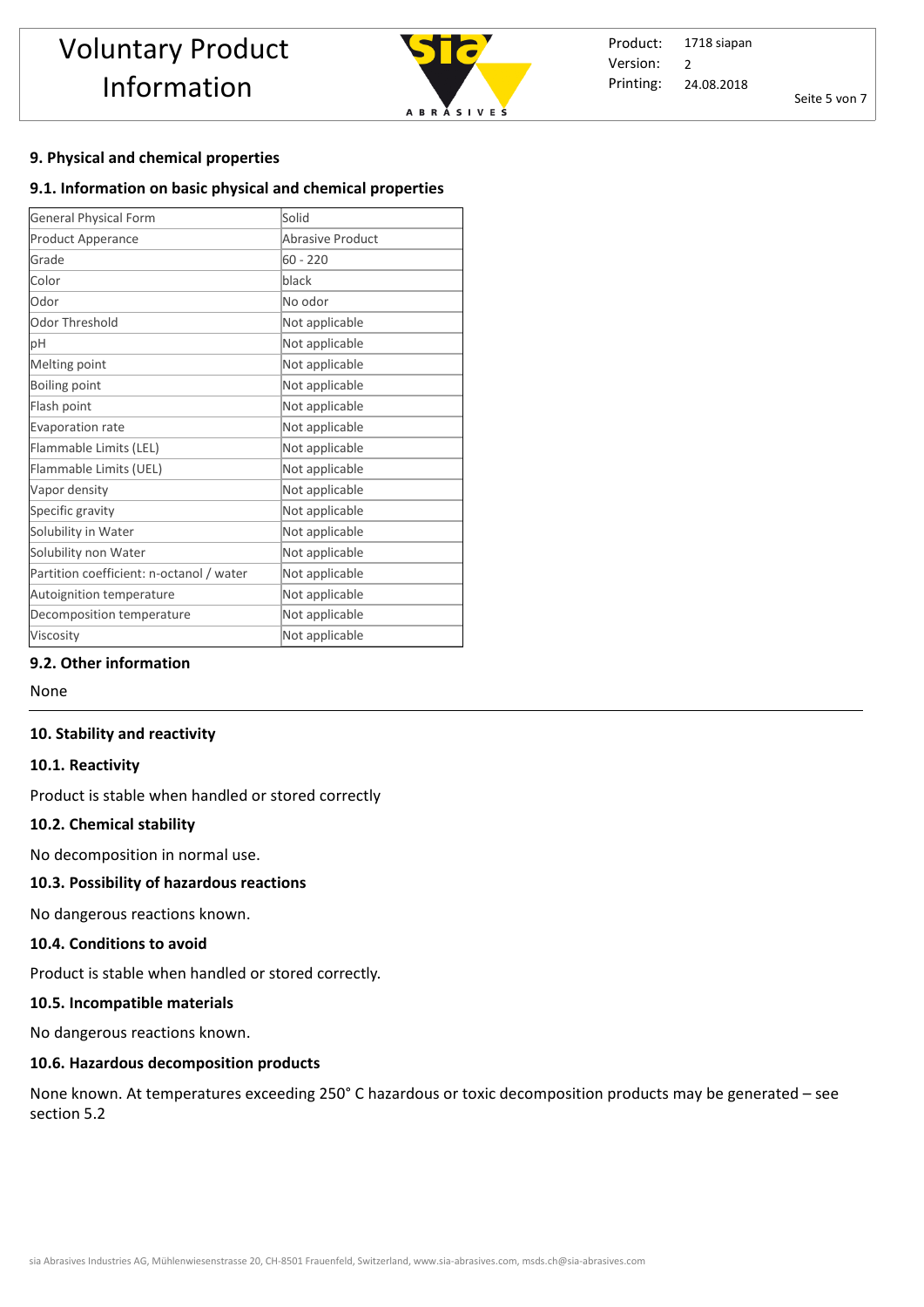

Seite 6 von 7

#### **11. Toxicological information**

#### **11.1. Information on acute effects of exposure**

No toxicological effects if inhaled or swallowed or with eye or skin contact are known. See also section 8.

#### **12. Ecological information**

#### **12.1. Toxicity**

No effects known.

#### **12.2. Persistence and degradability**

No biodegradable potentials known.

#### **12.3. Bioaccumulative potential**

No potentials known.

#### **12.4. Mobility in soil**

No potentials known.

#### **12.5. Results of PBT and vPvB assessment**

Not relevant.

#### **12.6. Other adverse effects**

No effects known.valuated.

#### **13. Disposal considerations**

#### **13.1. Waste treatment methods**

Dispose in accordance with all local, state and national regulations. Local regulations may be more stringent than regional and national requirements. It is the responsibility of the waste generator to determine the toxicity and physical characteristics of the material to determine the proper waste identification and disposal in compliance with applicable regulations.

#### **13.1.2. Product**

Follow national and regional regulations.

Due to the ingredients and properties disposal as non hazardous waste (2000/532/EC) is possible if no hazardous materials are added to the abrasives. (EWC – Nr. 120121),